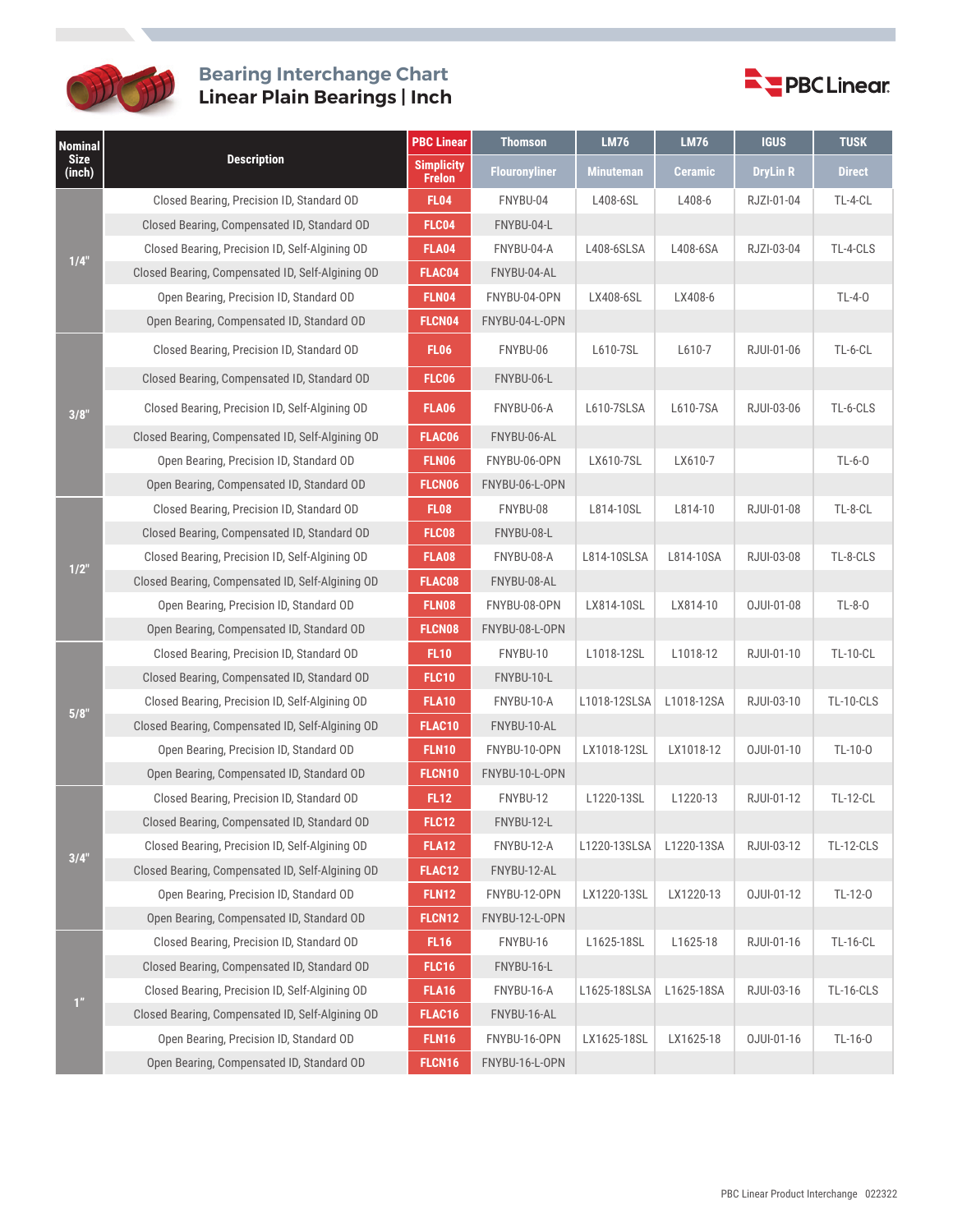

## **Bearing Interchange Chart Linear Plain Bearings | Inch (continued)**



| <b>Nominal</b><br><b>Size</b><br>(inch) |                                                                | <b>PBC Linear</b>                  | <b>Thomson</b>       | <b>LM76</b>      | <b>LM76</b>    | <b>IGUS</b>     | <b>TUSK</b>     |
|-----------------------------------------|----------------------------------------------------------------|------------------------------------|----------------------|------------------|----------------|-----------------|-----------------|
|                                         | <b>Description</b>                                             | <b>Simplicity</b><br><b>Frelon</b> | <b>Flouronyliner</b> | <b>Minuteman</b> | <b>Ceramic</b> | <b>DryLin R</b> | <b>Direct</b>   |
|                                         | Closed Bearing, Precision ID, Standard OD                      | <b>FL20</b>                        | FNYBU-20             | L2032-21SL       | L2032-21       | RJUI-01-20      | <b>TL-20-CL</b> |
|                                         | Closed Bearing, Compensated ID, Standard OD                    | <b>FLC20</b>                       | FNYBU-20-L           |                  |                |                 |                 |
| $1 - 1/4"$                              | Closed Bearing, Precision ID, Self-Algining OD                 | <b>FLA20</b>                       | FNYBU-20-A           | L2032-21SA       | L2032-21SA     | RJUI-03-20      | TL-20-CLS       |
|                                         | Closed Bearing, Compensated ID, Self-Algining OD               | <b>FLAC20</b>                      | FNYBU-20-AL          |                  |                |                 |                 |
|                                         | Open Bearing, Precision ID, Standard OD                        | <b>FLN20</b>                       | FNYBU-20-OPN         | LX2032-21SL      | LX2032-21      | OJUI-01-20      | TL-20-0         |
|                                         | Open Bearing, Compensated ID, Standard OD                      | FLCN20                             | FNYBU-20-L-OPN       |                  |                |                 |                 |
|                                         | Closed Bearing, Precision ID, Standard OD                      | <b>FL24</b>                        | FNYBU-24             | L2438-24SL       | L2438-24       | RJUI-01-24      | <b>TL-24-CL</b> |
|                                         | Closed Bearing, Compensated ID, Standard OD                    | <b>FLC24</b>                       | FNYBU-24-L           |                  |                |                 |                 |
| $1 - 1/2"$                              | Closed Bearing, Precision ID, Self-Algining OD                 | <b>FLA24</b>                       | FNYBU-24-A           | L2438-24SLSA     | L2438-24SA     | RJUI-03-24      | TL-24-CLS       |
|                                         | Closed Bearing, Compensated ID, Self-Algining OD               | FLAC24                             | FNYBU-24-AL          |                  |                |                 |                 |
|                                         | Open Bearing, Precision ID, Standard OD                        | <b>FLN24</b>                       | FNYBU-24-OPN         | LX2438-24SL      | LX2438-24      | OJUI-01-24      | TL-24-0         |
|                                         | Open Bearing, Compensated ID, Standard OD                      | FLCN24                             | FNYBU-24-L-OPN       |                  |                |                 |                 |
|                                         | Closed Bearing, Precision ID, Standard OD                      | <b>FL32</b>                        | FNYBU-32             | L3248-32SL       | L3248-32       | RJUI-01-32      | <b>TL-32-CL</b> |
|                                         | Closed Bearing, Compensated ID, Standard OD                    | <b>FLC32</b>                       | FNYBU-32-L           |                  |                |                 |                 |
| 2 <sup>n</sup>                          | Closed Bearing, Precision ID, Self-Algining OD                 | <b>FLA32</b>                       | FNYBU-32-A           | L3248-32SLSA     | L3248-32SA     | RJUI-03-32      | TL-32-CLS       |
|                                         | Closed Bearing, Precision ID, Self-Aligning OD, Seal Both Ends | FLAC32                             | FNYBU-32-AL          |                  |                |                 |                 |
|                                         | Open Bearing, Precision ID, Standard OD                        | <b>FLN32</b>                       | FNYBU-32-OPN         | LX3248-32SL      | LX3248-32      | OJUI-01-32      | TL-32-0         |
|                                         | Open Bearing, Compensated ID, Standard OD                      | FLCN32                             | FNYBU-32-L-OPN       |                  |                |                 |                 |
| $2 - 1/2"$                              | 2-1/2" ID Closed Bearing With Compensated ID                   | <b>FL40</b>                        |                      | L4060-40SL       | L4060-40       |                 |                 |
|                                         | 2-1/2" ID Open Bearing                                         | <b>FLN40</b>                       |                      | LX4060-40SL      | LX4060-40      |                 |                 |
| 3"                                      | 3" ID Closed Bearing                                           | <b>FL48</b>                        |                      | L4872-48SL       | L4872-48       |                 |                 |
|                                         | 3" ID Closed Bearing With Self-Algining Feature                | <b>FLA48</b>                       |                      | L4872-48SLSA     | L4872-48SA     |                 |                 |
|                                         | 3" ID Open Bearing                                             | <b>FLN48</b>                       |                      | LX4872-48SL      | LX4872-48      |                 |                 |
| 4"                                      | 4" ID Closed Bearing                                           | <b>FL64</b>                        |                      | L6496-64SL       | L6496-64       |                 |                 |
|                                         | 4" ID Closed Bearing With Self-Algining Feature                | <b>FLA64</b>                       |                      | L6496-64SLSA     | L6496-48SA     |                 |                 |
|                                         | 4" ID Open Bearing                                             | <b>FLN64</b>                       |                      | LX6496-64SL      | LX6496-64      |                 |                 |

The data and specifications have been carefully compiled and are believed to be accurate and correct. Interchangeability is based purely on approximate nominal size and not on functional specifications. However, it is the responsibility of the user to determine and ensure the suitability of PBC Linear® products for a specific application. The only obligation on PBC Linear® will be to repair or replace without charge, any defective components if returned promptly. No liability is assumed beyond such replacement. Specifications are subject to change without notice.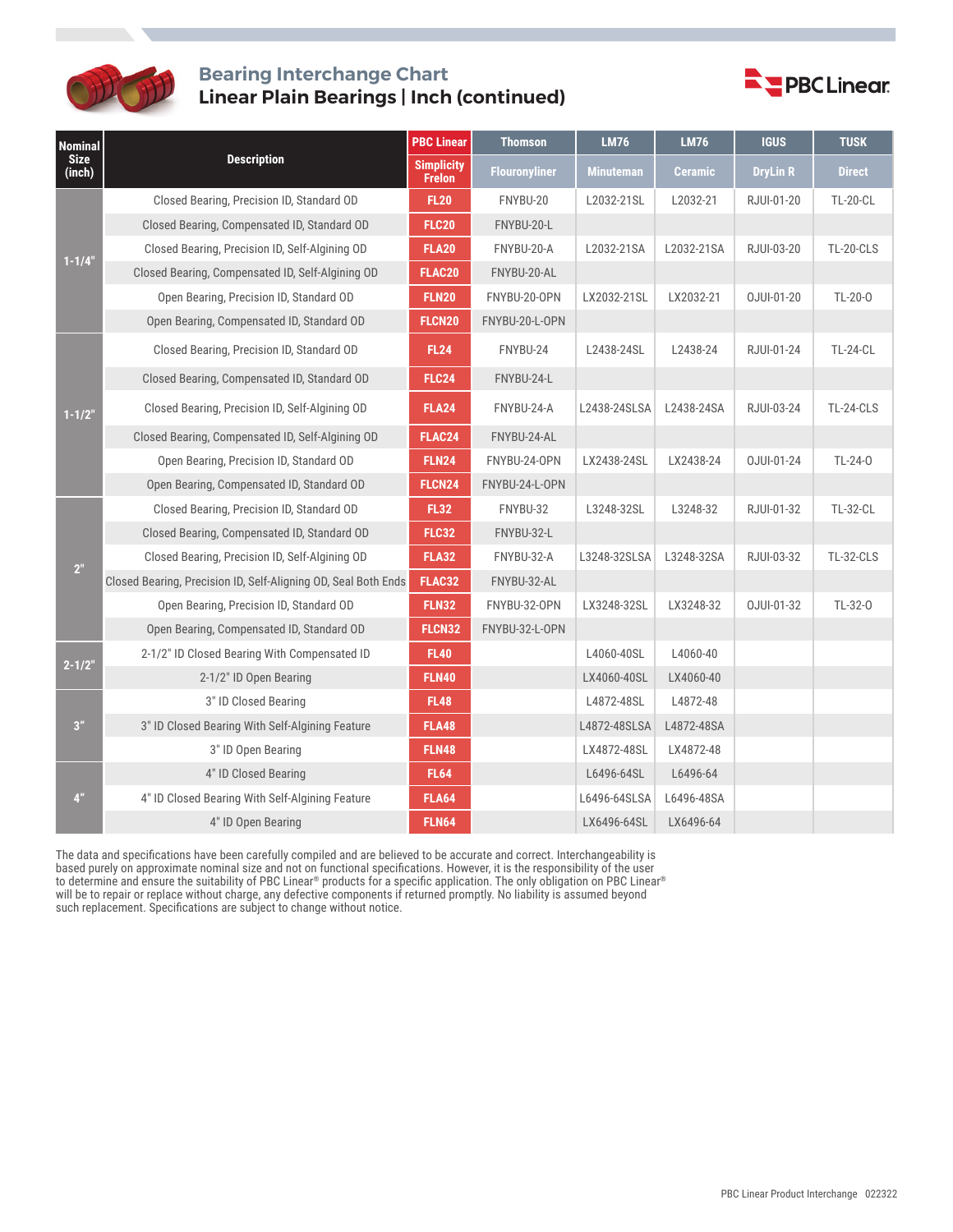

## **Bearing Interchange Chart Linear Plain Bearings | Metric**



| <b>Nominal</b><br><b>Size</b><br>(inch) | <b>Description</b>                                             | <b>PBC Linear</b>                  | <b>Thomson</b>       | <b>LM76</b>        | <b>LM76</b>     | <b>INA</b>             | <b>IGUS</b>     |
|-----------------------------------------|----------------------------------------------------------------|------------------------------------|----------------------|--------------------|-----------------|------------------------|-----------------|
|                                         |                                                                | <b>Simplicity</b><br><b>Frelon</b> | <b>Flouronyliner</b> | <b>Minuteman</b>   | <b>Ceramic</b>  | Permaglide             | <b>DryLin R</b> |
| 5 <sub>mm</sub>                         | Closed Bearing, Precision ID, Standard OD                      | <b>FM05</b>                        | FNYBE-M-05           | L5SL               | L <sub>5</sub>  |                        | RJZM-01-05      |
|                                         | Closed Bearing, Compensated ID, Standard OD                    | FMC05                              | FNYBE-M-05-L         |                    |                 |                        |                 |
|                                         | Closed Bearing, Precision ID, Self-Algining OD                 | <b>FMA05</b>                       | FNYBE-M-05-A         | L5SLSA             | L5SA            |                        |                 |
|                                         | Closed Bearing, Compensated ID, Self-Algining OD               | <b>FMAC05</b>                      | FNYBE-M-05-AL        |                    |                 |                        |                 |
|                                         | Open Bearing, Precision ID, Standard OD                        | <b>FMN05</b>                       | FNYBE-M-05-OPN       | LX5SL              |                 |                        |                 |
|                                         | Open Bearing, Compensated ID, Standard OD                      | <b>FMCN05</b>                      | FNYBE-M-05-L-OPN     |                    |                 |                        |                 |
|                                         | Closed Bearing, Precision ID, Standard OD                      | <b>FM08</b>                        | FNYBE-M-08           | L8SL               | L8              |                        | RJZM-01-08      |
|                                         | Closed Bearing, Compensated ID, Standard OD                    | <b>FMC08</b>                       | FNYBE-M-08-L         |                    |                 |                        |                 |
|                                         | Closed Bearing, Precision ID, Self-Algining OD                 | FMA08                              | FNYBE-M-08-A         | L8SLSA             | L8SA            |                        | RJZM-03-08      |
| 8 mm                                    | Closed Bearing, Compensated ID, Self-Algining OD               | <b>FMAC08</b>                      | FNYBE-M-08-AL        |                    |                 |                        |                 |
|                                         | Open Bearing, Precision ID, Standard OD                        | <b>FMN08</b>                       | FNYBE-M-08-OPN       | LX8SL              |                 |                        | OJUM-01-08      |
|                                         | Open Bearing, Compensated ID, Standard OD                      | <b>FMCN08</b>                      | FNYBE-M-08-L-OPN     |                    |                 |                        |                 |
|                                         | Closed Bearing, Precision ID, Standard OD                      | <b>FM10</b>                        | FNYBE-M-10           |                    |                 |                        | RJUM-01-10      |
|                                         | Closed Bearing, Compensated ID, Standard OD                    | FMC10                              | FNYBE-M-10-L         |                    |                 |                        |                 |
| 10 mm                                   | Closed Bearing, Precision ID, Self-Algining OD                 | <b>FMA10</b>                       | FNYBE-M-10-A         |                    |                 |                        | RJUM-03-10      |
|                                         | Closed Bearing, Compensated ID, Self-Algining OD               | <b>FMAC10</b>                      | FNYBE-M-10-AL        |                    |                 |                        |                 |
|                                         | Open Bearing, Precision ID, Standard OD                        | <b>FMN10</b>                       | FNYBE-M-10-OPN       |                    |                 |                        | OJUM-01-10      |
|                                         | Open Bearing, Compensated ID, Standard OD                      | <b>FMCN10</b>                      | FNYBE-M-10-L-OPN     |                    |                 |                        |                 |
|                                         | Closed Bearing, Precision ID, Standard OD                      | <b>FM12</b>                        | FNYBE-M-12           | L12SL              | L12             | <b>PAB 1232 PP AS</b>  | RJUM-01-12      |
|                                         | Closed Bearing, Compensated ID, Standard OD                    | <b>FMC12</b>                       | FNYBE-M-12-L         |                    |                 |                        |                 |
|                                         | Closed Bearing, Precision ID, Self-Algining OD                 | <b>FMA12</b>                       | FNYBE-M-12-A         | L12SLSA            | L12SA           |                        | RJUM-03-12      |
| $12 \text{ mm}$                         | Closed Bearing, Compensated ID, Self-Algining OD               | FMAC12                             | FNYBE-M-12-AL        |                    |                 |                        |                 |
|                                         | Open Bearing, Precision ID, Standard OD                        | <b>FMN12</b>                       | FNYBE-M-12-OPN       | LX12SL             | LX12            | PABO 1232 PP AS        | OJUM-01-12      |
|                                         | Open Bearing, Compensated ID, Standard OD                      | FMCN12                             | FNYBE-M-12-L-OPN     |                    |                 |                        |                 |
|                                         | Closed Bearing, Precision ID, Standard OD                      | <b>FM16</b>                        | FNYBE-M-16           | L <sub>16</sub> SL | L <sub>16</sub> | <b>PAB 1636 PP AS</b>  | RJUM-01-16      |
|                                         | Closed Bearing, Compensated ID, Standard OD                    | FMC16                              | FNYBE-M-16-L         |                    |                 |                        |                 |
|                                         | Closed Bearing, Precision ID, Self-Algining OD                 | <b>FMA16</b>                       | FNYBE-M-16-A         | L16SLSA            | L16SA           |                        | RJUM-03-16      |
| 16 mm                                   | Closed Bearing, Compensated ID, Self-Algining OD               | FMAC16                             | FNYBE-M-16-AL        |                    |                 |                        |                 |
|                                         | Open Bearing, Precision ID, Standard OD                        | <b>FMN16</b>                       | FNYBE-M-16-OPN       | LX16SL             | LX16            | PABO 1636 PP AS        | OJUM-01-16      |
|                                         | Open Bearing, Compensated ID, Standard OD                      | <b>FMCN16</b>                      | FNYBE-M-16-L-OPN     |                    |                 |                        |                 |
| 20 mm                                   | Closed Bearing, Precision ID, Standard OD                      | <b>FM20</b>                        | FNYBE-M-20           | L <sub>20</sub> SL | L20             | <b>PAB 2045 PP AS</b>  | RJUM-01-20      |
|                                         | Closed Bearing, Compensated ID, Standard OD                    | <b>FMC20</b>                       | FNYBE-M-20-L         |                    |                 |                        |                 |
|                                         | Closed Bearing, Precision ID, Self-Algining OD                 | FMA20                              | FNYBE-M-20-A         | L20SLSA            | L20SA           |                        | RJUM-03-20      |
|                                         | Closed Bearing With Self-Aligning Feature<br>And Seal Each End | <b>FMA20DU</b>                     | FNYBE-M-20-A         |                    |                 |                        |                 |
|                                         | Closed Bearing, Compensated ID, Self-Algining OD               | FMAC20                             | FNYBE-M-20-AL        |                    |                 |                        |                 |
|                                         | Open Bearing, Precision ID, Standard OD                        | <b>FMN20</b>                       | FNYBE-M-20-OPN       | LX20SL             | LX20            | <b>PABO 2045 PP AS</b> | OJUM-01-20      |
|                                         | Open Bearing, Compensated ID, Standard OD                      | FMCN20                             | FNYBE-M-20-L-OPN     |                    |                 |                        |                 |